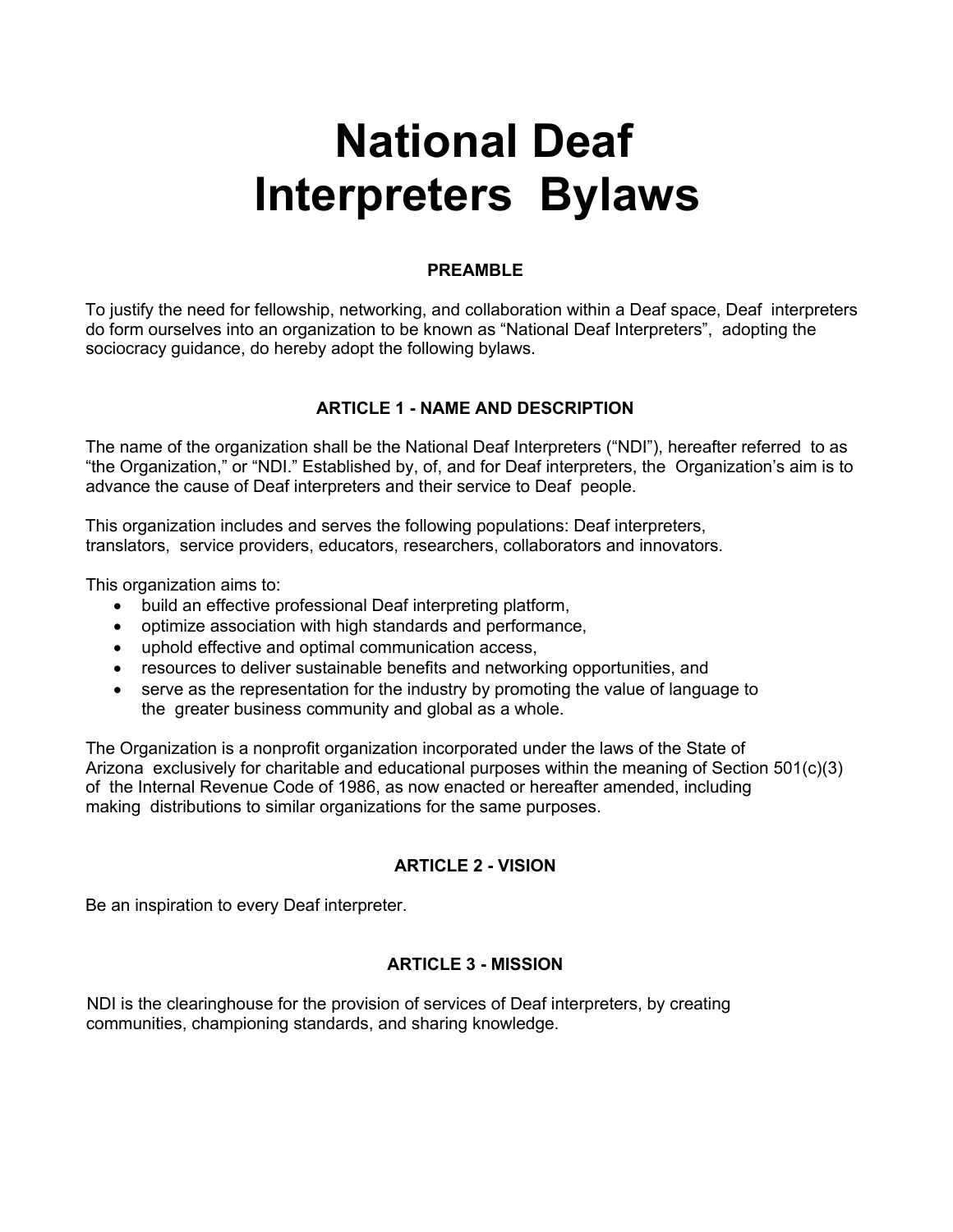#### **ARTICLE 4 - VALUES**

NDI identities the following characteristics as the foundation of our organizational values:

- Of/By/For Deaf Interpreters
- Deaf Ecosystem
- Deaf Space
- Ownership
- Transparency
- Innovation
- Organic
- Solidarity
- Respect

#### **ARTICLE 5 - MEMBERSHIP**

Membership are divided into two categories.

#### Category 1: Voting Membership

Any Deaf individual, whether they be active Certified Deaf Interpreters, pre-certified Deaf Interpreters, or have an interest in becoming a Deaf Interpreter, who have already attended one or more Deaf Interpreter Conference is categorized as a Voting Member.

#### Category 2: Non-Voting Membership

Any Deaf individual, whether they be active Certified Deaf Interpreters, pre-certified Deaf Interpreters, or have an interest in becoming a Deaf Interpreter, who have not attended any of the Deaf Interpreter Conferences is categorized as a Non-Voting Member.

Allyships are non-voting entities that are divided into two categories:

#### Category 1: Individual Ally

Any deaf or hearing individuals who may or may not have personal interest in becoming a Deaf Interpreter, but hold the desire to demonstrate or express interest in supporting the Organization is categorized as an Individual Ally.

#### Category 2: Organization/Company Ally

Any deaf-owned or hearing owned organizations or companies who may or may not have direct operations with/for Deaf Interpreters, but hold the desire to demonstrate or express interest in supporting the Organization is categorized as an Organization Ally or a Company Ally.

Membership and allyship dues are paid on an annual basis. The dues schedule is outlined in the organizational Policy and Procedure Manual.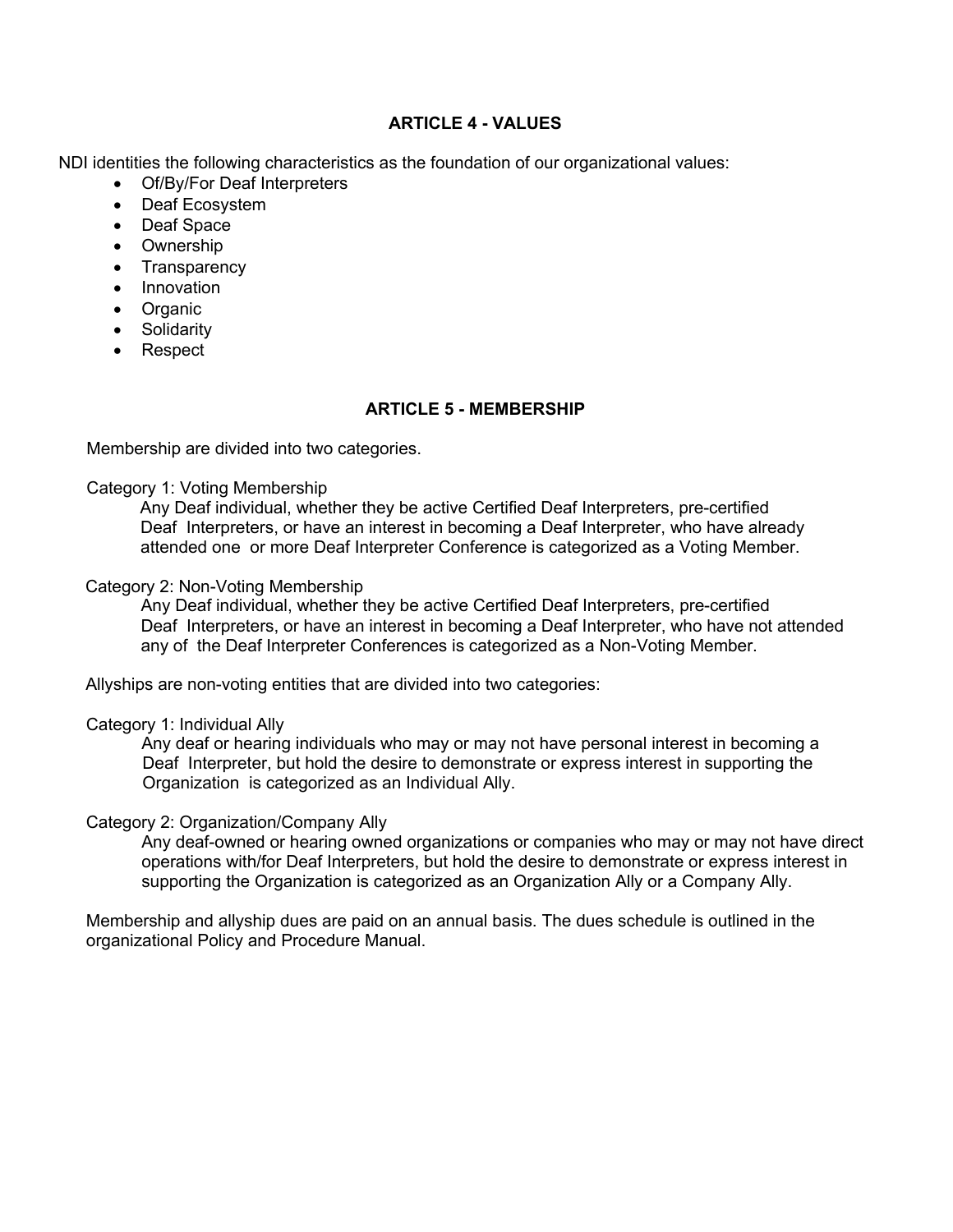## **ARTICLE 6- SOCIOCRATIC GUIDANCE**

NDI follows sociocratic guidance based on the following principles:

- **1. The Principle of Consent:** Consent guide policy decision-making. Except as required by law and as otherwise stated in these bylaws, policy decisions shall be made with the consent of those they directly affect. Consent shall be defined as having "no reasoned objections".
- **2. The Principle of Circles:** NDI shall guidance itself through a circular hierarchy of semiautonomous, self-organizing circles that are responsible for policy decisions within their domain.
- **3. The Principle of Double-Links:** In the hierarchical structure of circles, a Meta Circle shall be double-linked to the Core Circle by the designated Facilitator and one or more representatives of the Meta Circle.
- **4. The Principle of Consent Elections** Except as required by law, circle members shall elect people to functions and tasks by consent.

The guidance of the Organization shall be structured as a circular hierarchy formed by double linked, semi-autonomous circles that reflect the operations of the organization. A circular hierarchy shall be defined as one in which each circle by means of representative participation in the Core Circle must consent to the decisions that affect its domain.

A selected Facilitator from the Core Circle, by consent by the Core Circle, shall manage the day-today operations of the Meta Circle's domain. A selected Representative from the Meta Circle, by consent by the Meta Circle, shall participate in the Core Circle.

If after all options have been exhausted, a circle, other than the Core Circle, cannot achieve consent on a proposed action, the decision shall be referred to the Core Circle. If after all options have been exhausted, the Core Circle cannot achieve consent on a proposed action, the decision shall abide by the Roberts' Rule of Order (RRO).

# **ARTICLE 7 - THE CORE CIRCLE**

Following the principles of sociocracy, the positions within the Core Circle will be decided upon by its members accordingly to the current and near-future needs of the organization. Facilitators shall relinquish their position assignment after each election. The same process is applied to the process of filling vacant positions, if any arises prior to the regularly scheduled election.

This organization is required to have four ongoing positions: one or two Organization Facilitators who shares responsibilities in supporting the activities of the Core Circle, Finance Facilitator who manages the organization's accounting, and Communication facilitator, who records and disseminates the activities of the organization, and Humanity Facilitator who is in charge of ensuring that equity exists in all aspects of this organization.

The core group members will decide position assignments based on a team assessment of each individual member's strengths, potential contributions, and resources. The Core Circle will then announce position assignments to the membership immediately following the initial meeting after the election.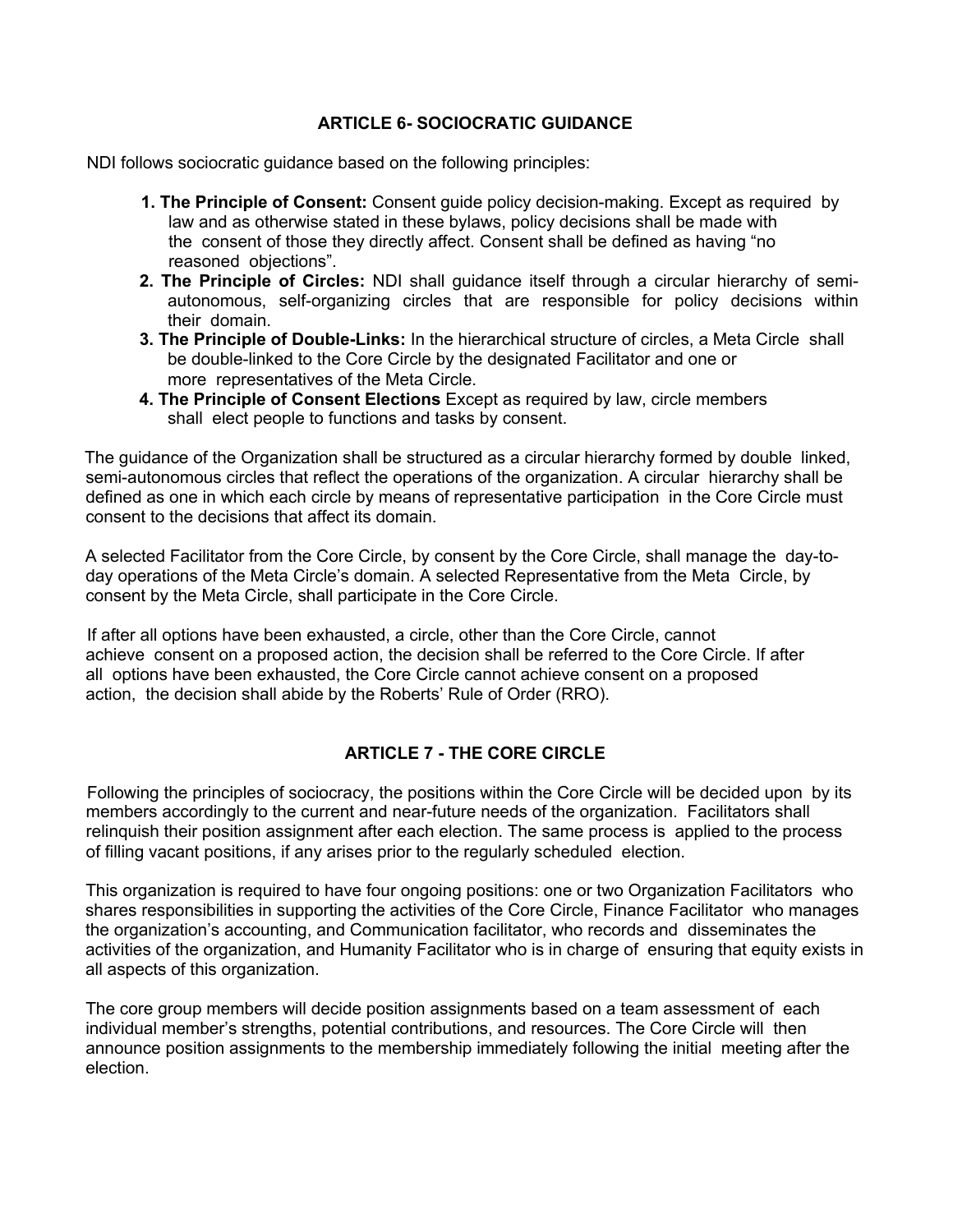For the quorum of the Core Circle, a one-third (⅓) of all Core Circle Facilitators must be present in order for business to be conducted or actions taken. In no case, however, shall business be conducted, or actions taken with less than three facilitators participating.

Resignations must be in writing and received by the Core Circle. A Facilitator may be removed on the decisions of the circle without his or her consent.

Whenever possible, the Core Circle shall ensure compliance with the practice of sociocratic organizations to make records of all decisions and transactions transparent and available to the members and other interested parties.

Three core group members shall be designated as president, secretary, and treasurer for legal paperwork.

# **ARTICLE 8 - ELECTIONS**

The Core Circle shall be composed of a minimum of four (4) members who shall be called facilitators. Only voting members are eligible to be elected as facilitators. Facilitators are elected in staggered election cycles (elections are held every two years for  $\frac{1}{2}$  of the Core Circle) for a two-year term. Facilitators can serve no more than two terms.

The core group members are elected by the membership on a biannual basis in November using an online voting platform. In August, the nomination process will commence. In October, the nominations committee shall finalize the ballot that will be made available for a grace period of 30 days for the election. Elected facilitators shall be announced by the nominations committee by November. Refer to the organizational Policy and Procedure Manual for additional specific election procedures.

The term for each position will commence January 2nd of each year. The months of November and December will serve as a transitional period between the former facilitators and their replacements.

Should there be a vacant position that has more than one year remaining, the Core Circle Facilitators may elect a member to be a facilitator. Any facilitators elected to complete the term of a facilitator who has left the Core Circle shall be elected to serve the remainder of that term only.

#### **ARTICLE 9 - FINANCIAL PRACTICES**

The financial practices of the Organization shall follow the highest standards of accountability and transparency. The Organization funds shall only be used for activities related to the Organization's mission.

The fiscal year shall begin on the first day of January and end on the last day of December unless otherwise determined by the Core Circle.

#### **ARTICLE 10 - ANNUAL REPORT**

The Organization shall publish, in any media, an annual report that shall include, but not be limited to, a summary of the Organization's activities and a financial report for the previous year. The annual report shall be available to the public by April.